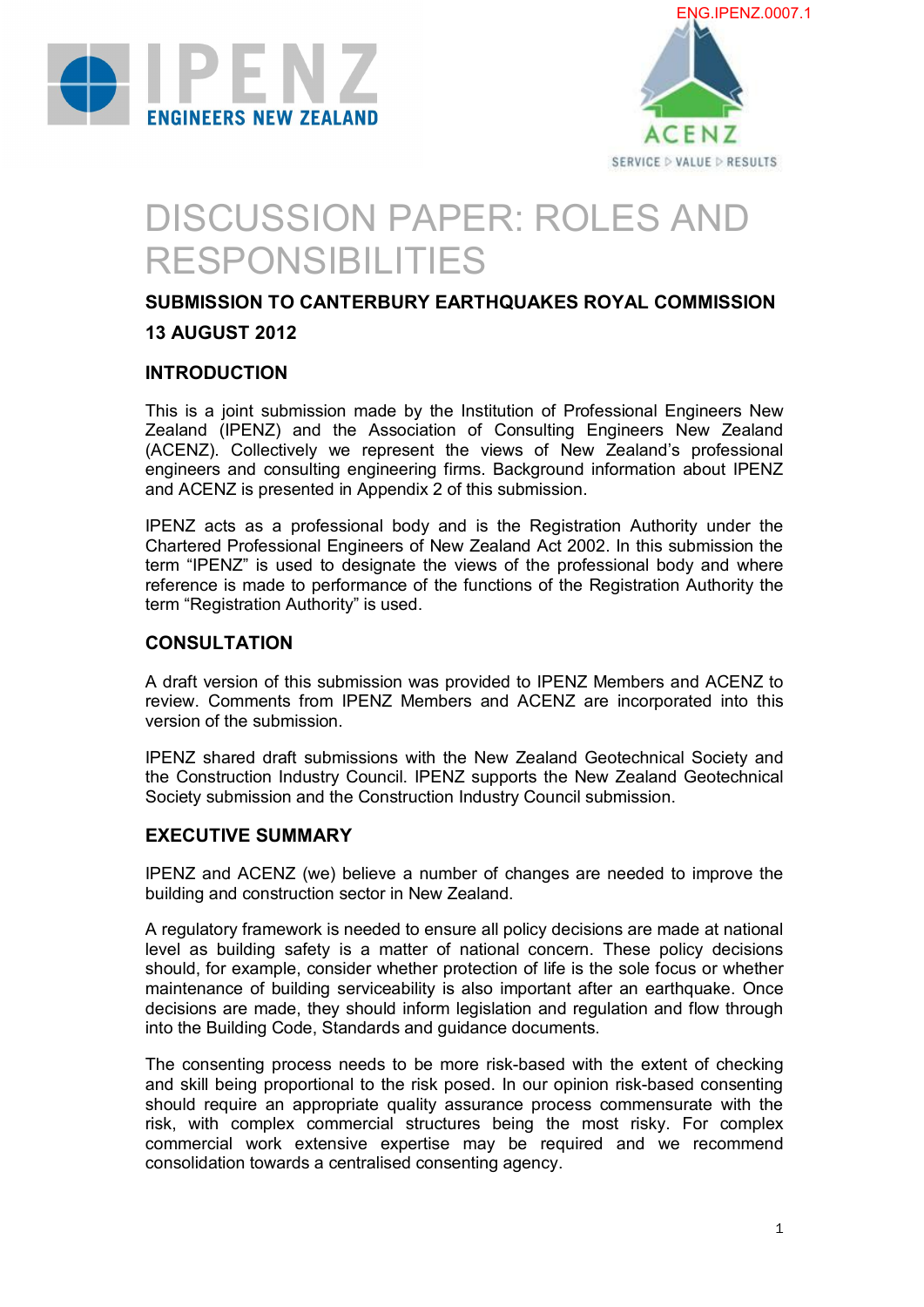A new Standards' development model is needed to differentiate between Standards that set a minimum requirement (regulation-driven Standards) and Standards that are voluntary and business-enabling. Within such a model, regulation-driven Standards should be prepared in a different manner to business-enabling voluntary Standards for which an industry consensus is appropriate.

We also recommend the policy requirements (strengthening standard and Staridates for which an industry consensus is appropriate.<br>We also recommend the policy requirements (strengthening standard and<br>timeframe) for earthquake prone buildings be investigated using cost benefit<br>analysis and con We also recommend the policy requirements (strengthening standard and<br>timeframe) for earthquake prone buildings be investigated using cost benefit<br>analysis and consideration of value judgements regarding heritage and toler risk. A more stringent approach is needed to ensure earthquake prone buildings are identified promptly and that sufficiently strict standards and timeframes are in place for remedial action, where required. Building warrants of fitness and compulsory labelling should also be investigated.

#### **SUBMISSION**

In this submission IPENZ and ACENZ (we) present answers to the questions posed in the Discussion Paper, supported by rationale where appropriate.

#### **EFFICACY OF BUILDING REGULATORY FRAMEWORK**

# EFFICACY OF BUILDING REGULATORY FRAMEWORK<br>1. Are there problems with the existing building regulatory framework,<br>identified through the experience of the Canterbury earthquakes? If so what **i**<br>**identified through the experience of the Canterbury earthquakes? If so, what**<br>is the effect of these problems and are they sufficiently significant to require **1.** Are there problems with the existing building regulatory framework, identified through the experience of the Canterbury earthquakes? If so, what is the effect of these problems and are they sufficiently significant to **regulatory action?**

The Canterbury earthquakes have highlighted five problems with the existing building regulatory framework which we think are sufficiently significant to require remedying. These are:

- The regulatory framework does not enable seamless transition from the response to the recovery phase. The transition from working under the Civil Defence Emergency Management Act 2002 to the Building Act 2004 did not go smoothly following the February 22 earthquake and lifting of the subsequent state of national emergency and the reasons for this should be investigated so smoothly following the February 22 earthquake and lifting of the subsequent<br>state of national emergency and the reasons for this should be investigated so<br>the problem can be remedied. We have discussed this issue in more d
- our submission on <u>Building Management After Earthquakes</u> dated 27 July 2012.<br>• The performance of BCAs. We question whether all BCAs have the skills needed to assess and consent complex commercial building work. We The performance of BCAs. We question whether all BCAs have the skills needed to assess and consent complex commercial building work. We comment further on this issue later in this submission.
- The need to differentiate between building types. Residential buildings typically pose less risk to life than commercial buildings. The regulatory framework needs to acknowledge this by being more explicitly risk-based.
- The need for better management of earthquake prone buildings. The policy reeds to acknowledge this by being more explicitly risk-based.<br>The need for better management of earthquake prone buildings. The policy<br>requirement (strengthening standard and timeframe) needs to be investigated<br>using cost The need for better management of earthquake prone buildings. The policy<br>requirement (strengthening standard and timeframe) needs to be investigated<br>using cost benefit analysis and consideration of value judgements regardi requirement (strengthening standard and timeframe) needs to be investigated<br>using cost benefit analysis and consideration of value judgements regarding<br>heritage and tolerable risk. A more stringent approach is needed to en using cost benefit analysis and consideration of value judgements regarding<br>heritage and tolerable risk. A more stringent approach is needed to ensure<br>earthquake prone buildings are identified promptly. In addition, a stri heritage and tolerable risk. A more stringent approach is needed to ensure<br>earthquake prone buildings are identified promptly. In addition, a stricter<br>standard and timeframe is required to ensure appropriate follow-up acti earthquake prone buildings are identified promptly. In addition, a stricter<br>standard and timeframe is required to ensure appropriate follow-up action is<br>taken. Such follow-up action should be prioritised based on a hierarc standard and timeframe is required to ensure appropriate follow-up action is<br>taken. Such follow-up action should be prioritised based on a hierarchy of<br>tolerable risk. Information on earthquake prone buildings should also taken. Such follow-up action should be prioritised based on a hierarchy of tolerable risk. Information on earthquake prone buildings should also be available to the public as they have a right to know the risk these buildi pose.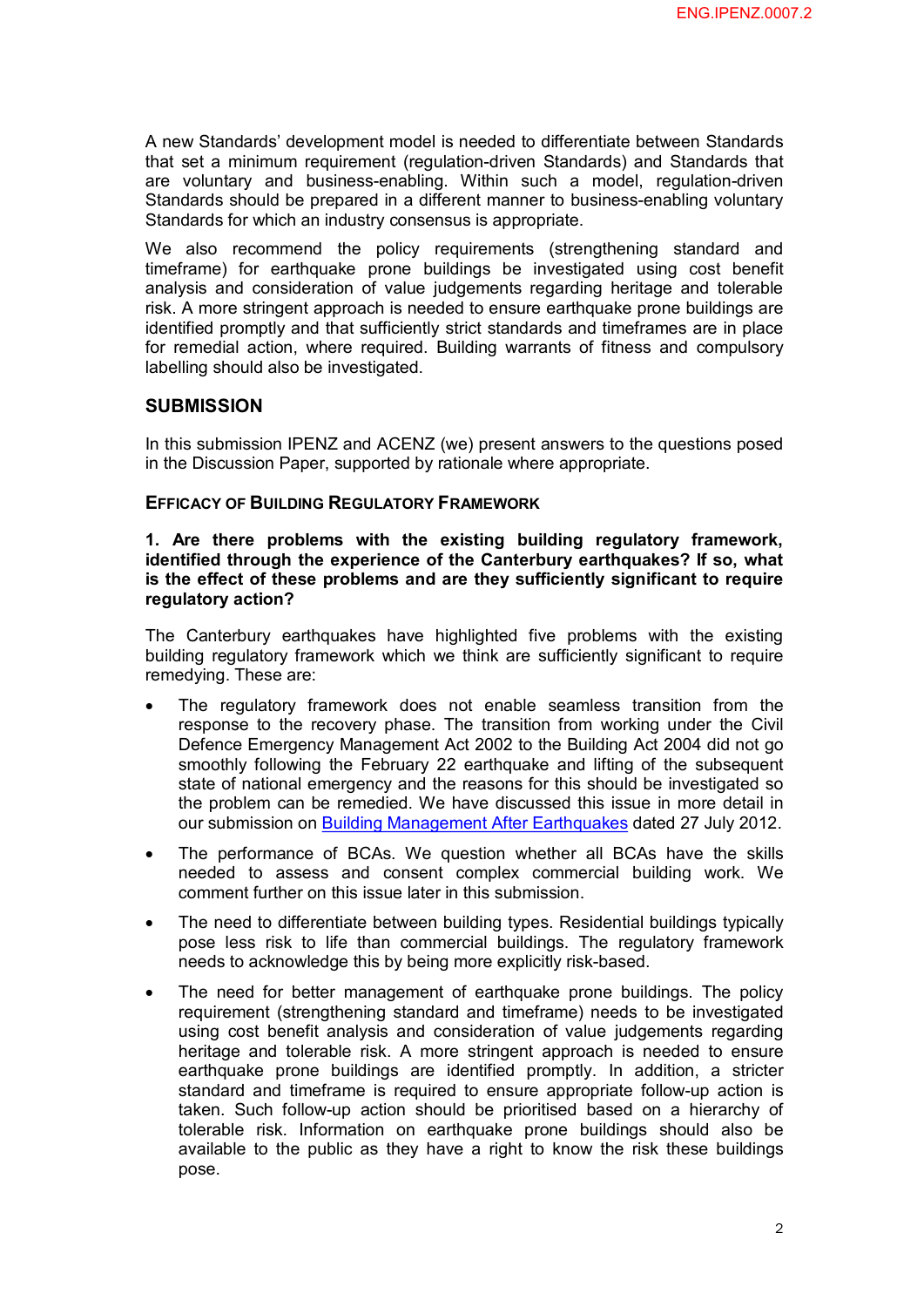The need for consideration of building serviceability within the building policy framework. Building serviceability (whereby buildings protect life and are able to The need for consideration of building serviceability within the building policy<br>framework. Building serviceability (whereby buildings protect life and are able to<br>be used after an event) is important, to enable businesses framework. Building serviceability (whereby buildings protect life and are able to<br>be used after an event) is important, to enable businesses to restart and for<br>individuals to resume some form of normality. Building servic be used after an event) is important, to enable businesses to restart and for individuals to resume some form of normality. Building serviceability is considered in some Standards but this is not the right place for such a individuals to resume some form of normality. Building serviceability is considered in some Standards but this is not the right place for such a policy decision. We thus recommend consideration be given to whether building serviceability should also be a goal of the regulatory framework and be reflected more explicitly in national policy.

#### **2. What potential solutions might address the issues (e.g. a 'national policy statement') and how might these work in practice? What would the benefits be? What might the disadvantages be?**

The following are needed to resolve the issues identified above:

- Clarity of roles to ensure the transition from response to recovery is improved.
- · Consolidation of BCAs towards a national consenting authority to ensure it has and can maintain the required capability.
- An improved regulatory framework that is risk-based and acknowledges society's needs and their right to know about the likely performance of buildings they may enter.
- · Identification of earthquake prone buildings, with a more stringent standard and they may enter.<br>Identification of earthquake prone buildings, with a more stringent standard and<br>timeframe for strengthening buildings, and a tiered approach to enable<br>prioritisation according to the potential risk buildin prioritisation according to the potential risk buildings pose.
- · More explicit consideration of building serviceability in the policy framework. It is prioritisation according to the potential risk buildings pose.<br>More explicit consideration of building serviceability in the policy framework. It is<br>considered in some Standards, but this is not the right place for such po settings.

#### **3. What are your views on the model proposed by IPENZ?**

We continue to believe the model proposed would improve the regulatory framework. However, we wish to provide clarification in relation to the proposal.

In referring to a national policy statement on building and construction we were not In referring to a national policy statement on building and construction we were not<br>suggesting the need for a National Policy Statement under the Resource<br>Management Act 1991 Rather we were stating that all policy decisio Management Act 1991. Rather, we were stating that all policy decisions should be suggesting the need for a National Policy Statement under the Resource Management Act 1991. Rather, we were stating that all policy decisions should be made at national level by the appropriate agency as building performan Management Act 1991. Rather, we were stating that all policy decisions should be made at national level by the appropriate agency as building performance is a matter of national concern. These policy decisions should, for made at national level by the appropriate agency as building performance is a<br>matter of national concern. These policy decisions should, for example, consider<br>whether protection of life is the sole focus or whether mainten serviceability is also important. These policy decisions should then inform legislation whether protection of life is the sole focus or whether maintenance of building<br>serviceability is also important. These policy decisions should then inform legislation<br>and regulation and flow through into the Building Code serviceability is also important. These policy decisions should then inform legislation<br>and regulation and flow through into the Building Code, Standards and guidance<br>documents. The developers of technical Standards or com should not be placed in a position where they are allowed to make policy decisions through gaps in the overarching policy framework.

through gaps in the overarching policy framework.<br>A model with policy decisions made nationally would enable separation of policy<br>decisions from the technical means to give effect to the policies (bow to comply) decisions from the technical means to give effect to the policies (how to comply).<br>This is needed to ensure all policies are sufficiently comprehensive so compliance This is needed to ensure all policies are sufficiently comprehensive so compliance decisions from the technical means to give effect to the policies (how to comply).<br>This is needed to ensure all policies are sufficiently comprehensive so compliance<br>documents do not become policy by default. Compliance do documents do not become policy by default. Compliance documents need to be developed by experts, with suitability to meet the regulatory need being a critical factor.

A new Standards development model is needed to differentiate between Standards A new Standards development model is needed to differentiate between Standards<br>that set a minimum requirement (regulation-driven Standards) and Standards that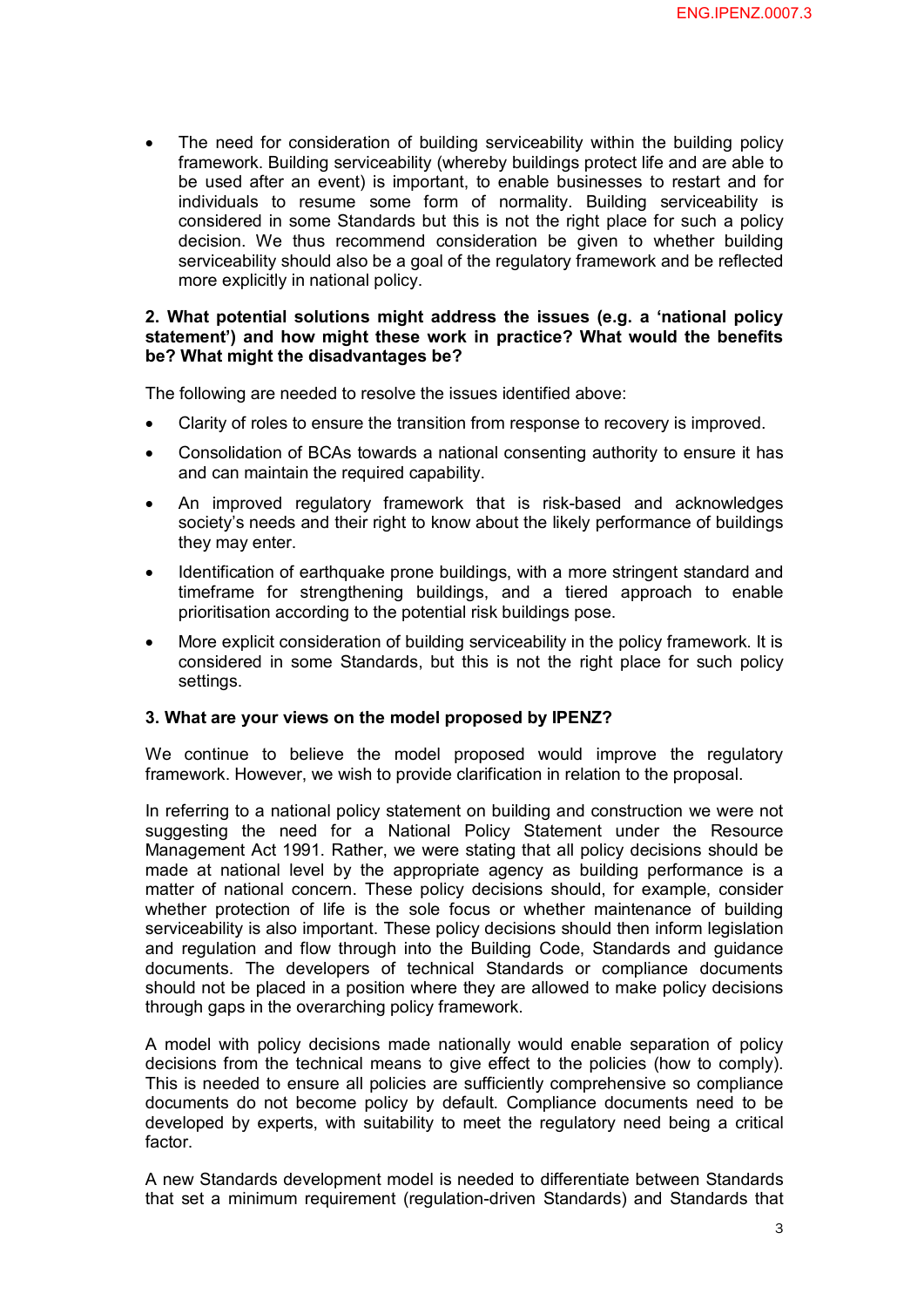are voluntary and business-enabling. Within such a model, regulation-driven<br>Standards should be prenared in a different manner to voluntary Standards for are voluntary and business-enabling. Within such a model, regulation-driven<br>Standards should be prepared in a different manner to voluntary Standards for<br>which an industry consensus is appropriate which an industry consensus is appropriate.

IPENZ recently submitted to the Ministry of Business, Innovation and Employment in [relation to 2012 Standards and Conformance Infrastructure Review.](http://www.ipenz.org.nz/ipenz/forms/pdfs/Standards%20and%20conformance%20submission%20final.pdf)  That submission outlines our proposed Standards development model in more detail and is attached as Appendix 1 to this submission for reference.

#### **4. Has the Building Amendment Act 2012 gone far enough? If not, what changes are still needed and why?**

There are three significant issues associated with the Building Amendment Bills.

The first is the lack of separation of design and building work. In our **submission on** The first is the lack of separation of design and building work. In our **submission on**<br>Building Amendment Bill (No. 4) we noted the Bill proposes defining a "building<br>contractor" which would include designers by virtue o The first is the lack of separation of design and building work. In our **submission on**<br> **Building Amendment Bill (No. 4)** we noted the Bill proposes defining a "building<br>
contractor" which would include designers by virtu BuildingAmendment Bill (No. 4) we noted the Bill proposes defining a "building<br>contractor" which would include designers by virtue of the definition of "building<br>work" under the Building Act. We recommend separate definit contractor" which would include designers by virtue of the definition of "building<br>work" under the Building Act. We recommend separate definitions of design work<br>and building work be developed and applied to ensure cla outcomes sought through the Bill are realised.

outcomes sought through the Bill are realised.<br>The second issue is construction monitoring. Construction monitoring is an<br>important class of work which can help ensure quality control. Construction The second issue is construction monitoring. Construction monitoring is an<br>important class of work which can help ensure quality control. Construction<br>monitoring is the observation of the work with the purpose of providing The second issue is construction monitoring. Construction monitoring is an important class of work which can help ensure quality control. Construction monitoring is the observation of the work with the purpose of providing professional opinion to the owner and/or building consent authority as to whether the observed element of the completed work complies with the building consent and any amendments". Construction monitoring should thus be more strongly encouraged as it is a principal means of ensuring a design is correctly im amendments". Construction monitoring should thus be more strongly encouraged as it is a principal means of ensuring a design is correctly implemented. We also recommend construction monitoring be defined to ensure it is not confused with supervision which involves direction or control of a building contractor.

The third issue is the implementation of risk-based consenting. As stated in IPENZ's submission of 9 December 2011 to the Royal Commission, we believe a risk-based Thethird issue is the implementation of risk-based consenting. As stated in IPENZ's<br>submission of 9 December 2011 to the Royal Commission, we believe a risk-based<br>approach is most appropriate for building and construction submission of 9 December 2011 to the Royal Commission, we believe a risk-based<br>approach is most appropriate for building and construction, with the extent of<br>checking and skill being proportional to the risk posed. This al Government's decisions relating to "riskbased consenting" as set out on page 10 of the Discussion Paper. We recommend "risk-based consenting" be defined to ensure there is clarity as to the interpretation of this term, its scope and implications. Risk based consenting requires an appropriate quality assurance process commensurate there is clarity as to the interpretation of this term, its scope and implications. Risk-<br>based consenting requires an appropriate quality assurance process commensurate<br>with the risk, with complex commercial structures be based consenting requires an appropriate quality assurance process commensurate<br>with the risk, with complex commercial structures being the most risky. The risk-<br>based system should also make better use of existing tools, with the risk, with complex commercial structures being the most risky. The risk-<br>based system should also make better use of existing tools, such as Project<br>Information Memoranda to ensure discussions about design begin a process as possible.

#### **5. What problems are there, if any, with the level of understanding of the building regulatory framework held by participants in the building sector?**

Confusion arises when parts of Standards are cited while users incorrectly believe the whole Standard has been cited. We recommend a new Standards' development model be implemented to avoid this situation. See the submission in Appendix 1 for more detail.

We also believe the public's understanding can be an issue. The public can interpret "Standards" to have a degree of compulsion associated with them. We recommend We also believe the public's understanding can be an issue. The public can interpret<br>"Standards" to have a degree of compulsion associated with them. We recommend<br>clearer terminology be used and information be provided to confusion.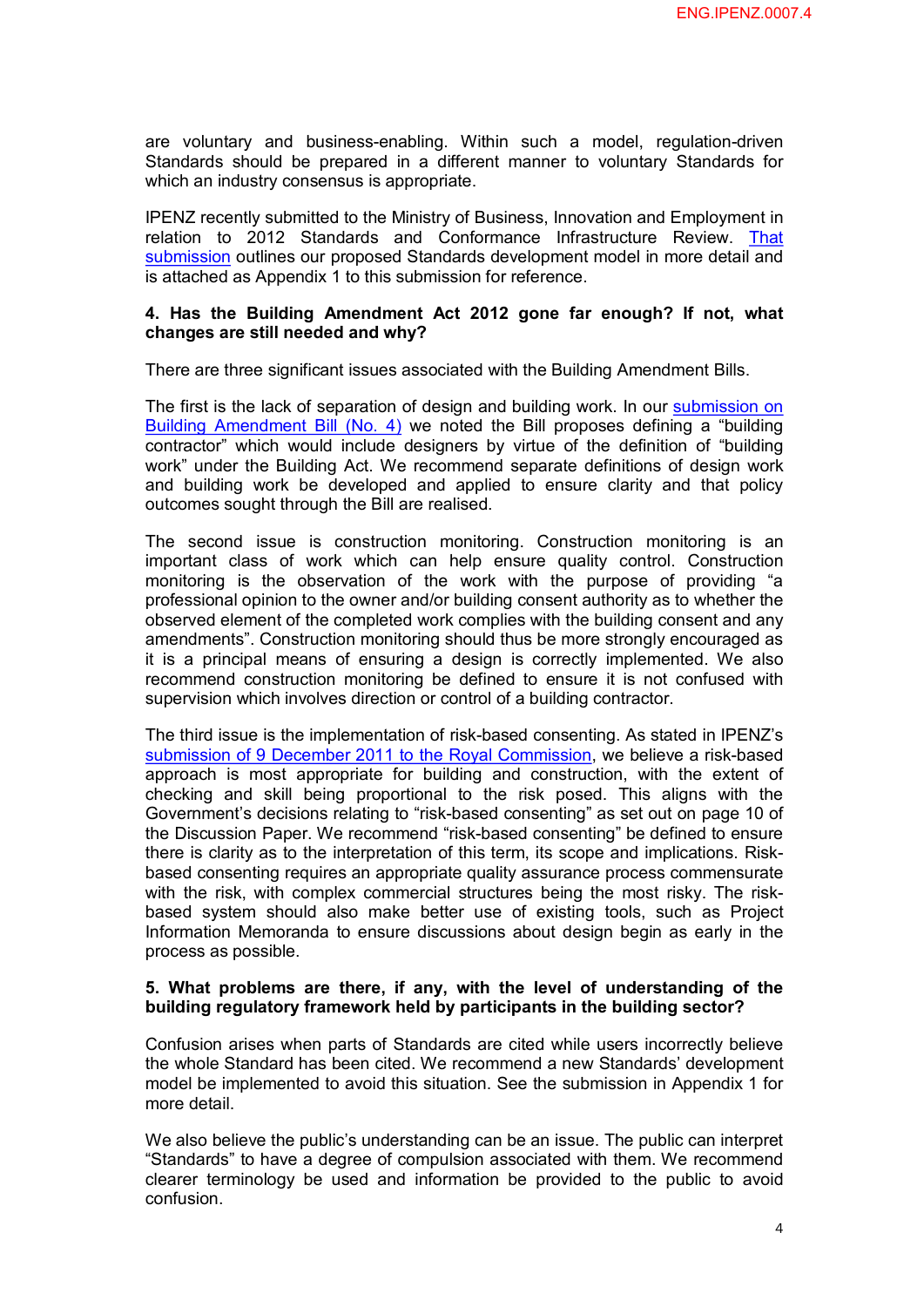#### **6. What would help improve understanding of the building regulatory framework (if needed), and how should this be done? How would any costs be funded?**

funded?<br>Better quality information is needed. This information, particularly where is it<br>prescribed, should be funded and come from the central agency with distribution Better quality information is needed. This information, particularly where is it<br>prescribed, should be funded and come from the central agency, with distribution<br>through all relevant channels including BCAs through all relevant channels including BCAs. prescribed, should be funded and come from the central agency, with distribution through all relevant channels including BCAs.<br> **7. Do the Building Act and the Resource Management Act work effectively** 

# **together to ensure an efficient consenting process, while balancing any appropriate competing objectives? If not, how can this be improved?**

There is room to improve the way the Building Act and Resource Management Act work together. For example, both Acts deal with natural hazards but have different requirements – different definitions, grounds for declining consents, and grounds for setting conditions on consents. This misalignment needs to be addressed.

Setting conditions on consents. This misalignment needs to be addressed.<br>In terms of delivery of functions, we see the two Acts having different and<br>complementary nuroses. The Resource Management Act requisites w In terms of delivery of functions, we see the two Acts having different and<br>complementary purposes. The Resource Management Act regulates what can be<br>built and the Building Act sets out the technical standards to be met. I In terms of delivery of functions, we see the two Acts having different and<br>complementary purposes. The Resource Management Act regulates what can be<br>built, and the Building Act sets out the technical standards to be met. lodging for both consents at the same time can be an advantage because the shape and form finally approved under the RMA might change, with consequences for the building design. However, the evaluation under each Act is effectively different so other than ease of lodgement there is no fundamental overlap of process.

Lodging and decision-making on resource consents is still a primary duty of local authorities because it considers local community values. However, building Lodging and decision-making on resource consents is still a primary duty of local<br>authorities because it considers local community values. However, building<br>standards are set nationally; given this, the regulator and decis authorities because it considers local community values. However, building<br>standards are set nationally; given this, the regulator and decision maker could be<br>centralised or localised, and it need not be a role of local au standards are set nationally; given this, the regulator and decision maker could be<br>centralised or localised, and it need not be a role of local authorities. Other policy<br>areas use other models. For example, occupational h centralised or localised, and it need not be a role of local authorities. Other policy areas use other models. For example, occupational health and safety, under the Health and Safety in Employment Act 1992, uses a central delivery arms.

The current BCA model requires local authorities to have skills which, particularly for complex high risk buildings, they may be ill-sized to retain. This model is not working. We believe New Zealand should move to a centralised BCA, potentially with regional offices for residential and "low risk" work.

#### **STANDARDS DEVELOPMENT**

## **1. What, if any, are the weaknesses, (e.g. omissions, failures, impediments) in**  1. What, if any, are the weaknesses, (e.g. omissions, failures, impediments) in<br>the current building regulatory framework in relation to the process for<br>developing requirements for design and performance of buildings for o **depending 1. What, if any, are the weaknesses, (e.g. omissions, failures, impediments) in<br>the current building regulatory framework in relation to the process for<br>developing requirements for design and performance of buil earthquakes?**

We believe the current building regulatory framework has the following weaknesses that need addressing:

- It lacks a sufficient policy requirement for building serviceability following an earthquake. Building serviceability is considered in some Standards but this is not the right place for such a policy decision. Analysis should be undertaken to earthquake. Building serviceability is considered in some Standards but this is<br>not the right place for such a policy decision. Analysis should be undertaken to<br>determine whether building serviceability should be included more explicitly.
- observed in policy settings<br>in the explicitly.<br>It lacks clarity for the transition from the response phase (under the Civil<br>Defence Emergency Management Act 2002) to the recovery phase (under the more explicitly.<br>It lacks clarity for the transition from the response phase (under the Civil<br>Defence Emergency Management Act 2002) to the recovery phase (under the<br>Building Act 2004). There peeds to be a clear transition It lacks clarity for the transition from the response phase (under the Civil<br>Defence Emergency Management Act 2002) to the recovery phase (under the<br>Building Act 2004). There needs to be a clear transition time and clarity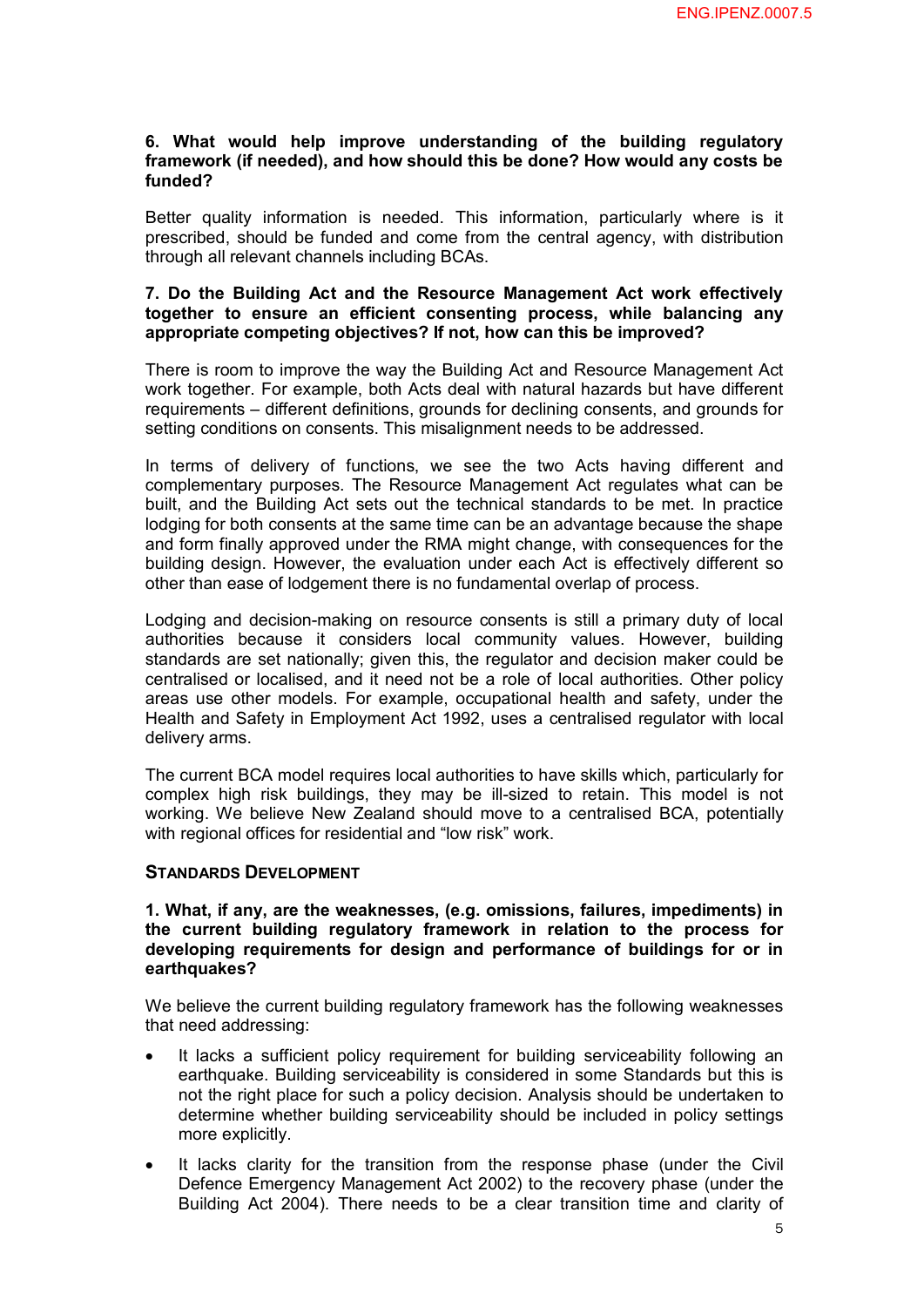duties to replace placards issued under CDEM with notices under the Building Act. Please refer to the IPENZ-ACENZ submission in relation to the Discussion Paper: Building Management After Earthquakes for more detail.

Paper:Building Management After Earthquakes for more detail.<br>• It needs a stringent approach to ensure earthquake prone buildings are<br>identified promotly and that sufficiently strict standards and timeframes are in raper. Bunding Management Arter Lartinguakes for more detail.<br>It needs a stringent approach to ensure earthquake prone buildings are<br>identified promptly and that sufficiently strict standards and timeframes are in place for remedial action, where required.

#### **2. What is the best way to provide compliance guidance (for example, should New Zealand Standards be the main or only method of compliance)? Why?**

Standards are important and should be the normal form of compliance, unless the Standards are important and should be the normal form of compliance, unless the<br>matter is so small that a Standard is not necessary, or one in which rapid<br>technological change is occurring in which case another compliance matter is so small that a Standard is not necessary, or one in which rapid technological change is occurring, in which case another compliance document would be more appropriate.

We favour a new Standards' development model which recognises when a Standard We favour a new Standards' development model which recognises when a Standard<br>sets a minimum required and is regulation-driven. For regulation-driven Standards,<br>the approval method needs to incorporate a requistory suitab We favour a new Standards' development model which recognises when a Standard<br>sets a minimum required and is regulation-driven. For regulation-driven Standards,<br>the approval method needs to incorporation input from the Sta the approval method needs to incorporate a regulatory suitability test involving the central regulator while also incorporating input from the Standards agency and industry experts to ensure the Standard is practical to implement.

The Standards' development process has served New Zealand well since 1935, and The Standards' development process has served New Zealand well since 1935, and<br>until 1991 Standards were the dominant form of building regulation (through model<br>by-laws). However, in the last two decades there have been i by-laws). However, in the last two decades there have been issues that have limited<br>the delivery of Standards, including funding, access to expertise and issues with<br>interfacing with legislation/regulation. We recommend th until 1991 Standards were the dominant form of building regulation (through model by-laws). However, in the last two decades there have been issues that have limited the delivery of Standards, including funding, access to Appendix 1 for more detail.

The Standards New Zealand model of Standards' development is an internationally accepted system which gives New Zealand access to overseas expertise and its Standards international credibility. It is important to retain these advantages.

#### **3. What guidance could or should be given on the compliance methods so that these methods are efficiently and effectively incorporated into the Building Code? Who would or should undertake this work?**

As stated above, we recommend the Standards' development model be replaced so the regulator works better with professional networks to ensure regulation-ready Standards are prepared and implemented.

Education in the use of regulatory Standards can then be rolled out through the regulator and professional networks working collaboratively.

#### **RESPONSIBILITIES**

## **1. In the context of building performance in an earthquake, who should the key players in the context of building performance in an earthquake, who should the lead of the development of the building regulatory framework be and view and what should their roles and responsibilities he? What impedi 1.** In the context of building performance in an earthquake, who should the key players in the development of the building regulatory framework be and why, and what should their roles and responsibilities be? What impedim **currently exist to achieving this?** why, and what should their roles and responsibilities be? What impediments<br>currently exist to achieving this?<br>The central regulator should have the policy responsibility for developing the

building regulatory policy framework, including deciding the level of risk that can be tolerated. The central building regulator and the designated central civil defence and emergency management agency need to have a clear protocol for events affecting buildings. The Ministry of Civil Defence and Emergency Management coordinates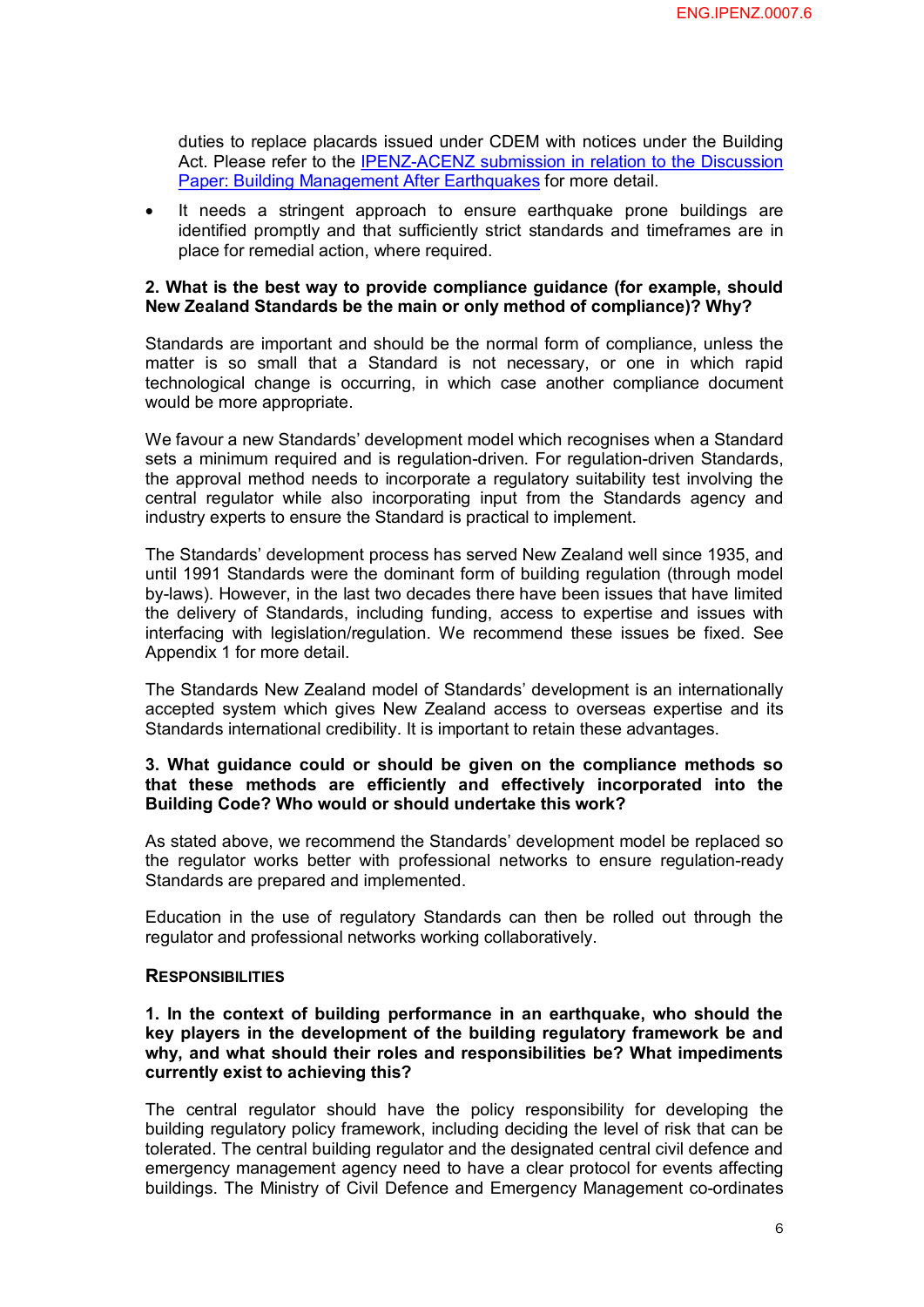the activities of a number of other agencies and a clear and well-designed interface is required to ensure clear lines of responsibility and communication.

## **2. If a work programme is needed for the development of building related Standards to ensure is needed for the development of building related**<br>Standards to ensure performance in an earthquake, (as discussed above in<br>section 3), who should lead this, what are the priority areas, and how should 2. If a work programme is needed for the development of building related<br>Standards to ensure performance in an earthquake, (as discussed above in<br>section 3), who should lead this, what are the priority areas, and how shoul **this be funded?**

As indicated above we recommend a new model for Standards' development and incorporation in regulation be developed. Regulatory driven Standards may need to be developed by a different process to voluntary business-enabling Standards as a consensus process is unlikely to be appropriate.

consensus process is unlikely to be appropriate.<br>The Building and Housing Group of the Ministry of Business, Innovation and<br>Employment needs to take a strong leadership role in setting the programme for The Building and Housing Group of the Ministry of Business, Innovation and<br>Employment needs to take a strong leadership role in setting the programme for<br>review or the development of building related Standards. The Group s The Building and Housing Group of the Ministry of Business, Innovation and<br>Employment needs to take a strong leadership role in setting the programme for<br>review or the development of building related Standards. The Group s Employment needs to take a strong leadership role in setting the programme for review or the development of building related Standards. The Group should scope Standards that are required, fund Standards (as they are public and oversee the process of developing Standards.

We believe Standards should be approved before publications, so they can be applied as soon as they are published.

Priority areas for new or improved Standards are methodologies for assessment of damaged buildings and the assessment of the residual strength of buildings.

We also support the New Zealand Geotechnical Society's suggestions of areas where guidance is needed and refer the Royal Commission to the Society's submission.

## **CAPABILITY**

**CAPABILITY**<br>1. What examples or evidence are there of issues of competency within<br>BCAs? What ontions are there to address these competency issues, if there **1. What examples or evidence are there of issues of competency within<br>BCAs? What options are there to address these competency issues, if there**<br>are any? Give consideration to the different size and scope of territorial **4. What examples or evidence are there of issues of competency within BCAs? What options are there to address these competency issues, if there are any? Give consideration to the different size and scope of territorial au** BCAs? What options are there to address these competency issues, if there are any? Give consideration to the different size and scope of territorial authorities across the country, and different mechanisms for acquiring **expertise.**

Verification methods and alternative solutions, in particular require the regulator and decision maker to be particularly competent and have significant skills. Few BCAs can reasonably be expected to hold all of the necessary skill required and therefore many BCAs outsource.

The BCA accreditation process does not appear to have led to consistency. When The BCA accreditation process does not appear to have led to consistency. When<br>the seven Auckland local authorities combined it was apparent that one consent<br>application would have received different treatment depending on The BCA accreditation process does not appear to have led to consistency. When<br>the seven Auckland local authorities combined it was apparent that one consent<br>application would have received different treatment depending on previous local authorities it was lodged with.

We support a move towards a centralised BCA. Such a model would enable the BCA to build up and retain the required skills to fulfil its role.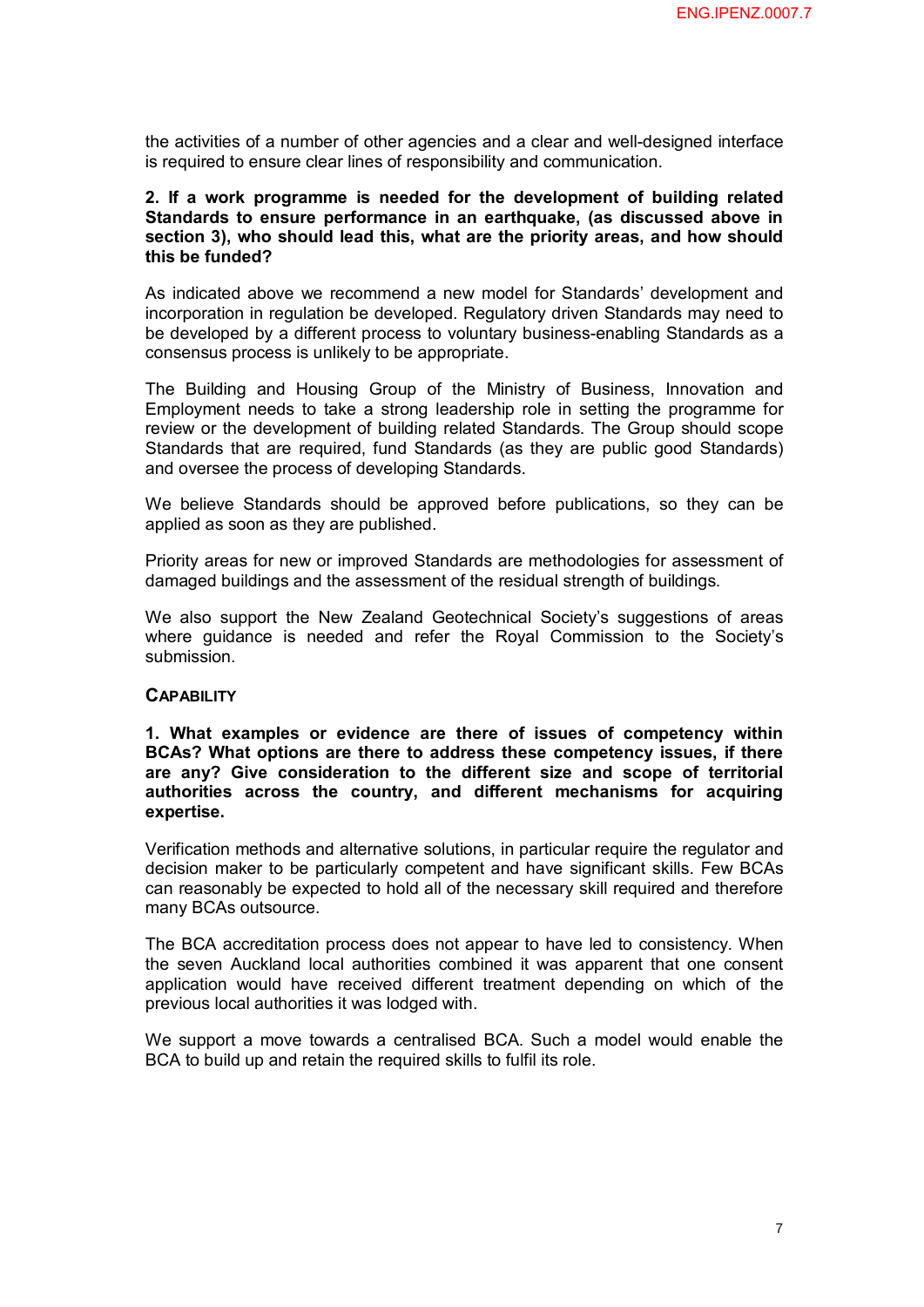#### **2. What skills are needed in the private building sector to ensure seismically resistant buildings?**

We believe the private sector requires the following:

- Access to, and use of, Chartered Professional Engineers
- · Access to good advice and information
- Awareness of new technology so it can be adopted early
- · Comprehensive peer review, with a fee compatible with the amount of work to be done and the expertise of the reviewer, and reinforced by the BCA encouraging sufficiently detailed design and quality assurance
- · Access to Standards at a reasonable cost
- Free access to acceptable solutions and verification methods, including cited Standards.

#### **3. MBIE has a Chief Engineer on its staff. What is or should be the purpose of this position? Should MBIE also have a Chief Architect and/or Chief Designer? Why or why not?**

As the central regulator, the Building and Housing Group has an important role in setting the policy settings and leading the building and construction sector. It is thus vital that the Building and Housing Group has sufficient engineering expertise to enable it to make informed and appropriate decisions.

enable it to make informed and appropriate decisions.<br>We understand the Building and Housing Group already has a Chief Architectural<br>whose role is to provide leadership on issues about buildings' architectural We understand the Building and Housing Group already has a Chief Architect<br>whose role is to provide leadership on issues about buildings' architectural functional performance.

We suggest the roles of the Chief Engineer and Chief Architect be reviewed to ensure they are consistent and co-ordinated to deliver effective building regulation.

#### **RESOURCING STANDARDS DEVELOPMENT**

#### **1. What should the role of Standards New Zealand be and how should it be funded?**

We believe Standards New Zealand should have the following roles to:

- · Prepare regulatory Standards identified by the regulator necessary to support befleve Standards New Zealand should have the following foles to.<br>Prepare regulatory Standards identified by the regulator necessary to support<br>effective regulation. These Standards should be funded by central government<br>a Prepare regulatory Standards identified by the regulator necessary to support<br>effective regulation. These Standards should be funded by central government<br>and be developed through a consultative process. For example, const related regulation-driven Standards should be funded by departmental funds of the relevant government agency.
- Facilitate the development of business-enabling Standards. These Standards<br>• Facilitate the development of business-enabling Standards. These Standards<br>• Should be funded by industry levies/the industry sector and be dev the relevant government agency.<br>Facilitate the development of business-enabling Standards. These Standards<br>should be funded by industry levies/the industry sector and be developed<br>through a consensus process through a consensus process. should be funded by industry levies/the industry sector and be developed<br>through a consensus process.<br>There should be easy access to those Standards needed for compliance with

building regulations. The building regulations are available free of charge and we believe the regulatory Standards should also be available free of charge.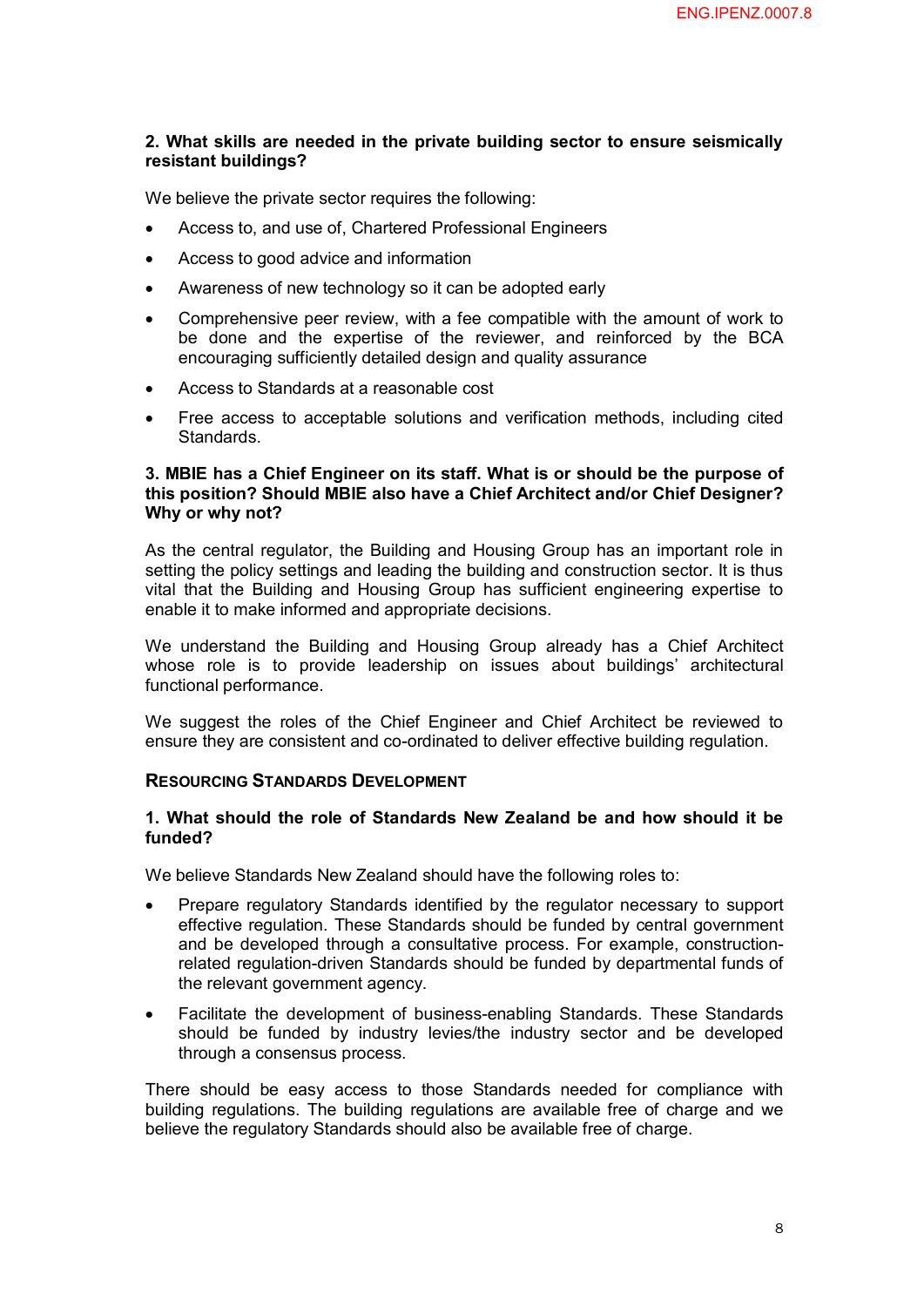#### **2. What are the advantages, disadvantages and risks of relying on Standards for the majority of building and construction methodologies?**

The key issue resulting from a reliance on Standards New Zealand is whether it has The key issue resulting from a reliance on Standards New Zealand is whether it has<br>the resources and the methodology to develop and maintain regulation-ready<br>Standards We helieve Standards New Zealand needs to be The key issue resulting from a reliance on Standards New Zealand is whether it has<br>the resources and the methodology to develop and maintain regulation-ready<br>Standards. We believe Standards New Zealand needs to be given cl and support from the central building regulator, including sufficient funding to fulfil its Standards. We believe Standards New Zealand needs to be given clear priorities and support from the central building regulator, including sufficient funding to fulfil its role. It is appropriate that the Government maintai and support from the central building regulator, including sufficient funding to fulfil its<br>role. It is appropriate that the Government maintains a single agency with generic<br>Standards' development expertise. It is also ap role. It is appropriate that the Government maintains a single agency with generic<br>Standards' development expertise. It is also appropriate that departments are<br>required to work with that agency to get Standards developed Standards' development expertise. It is also appropriate that departments are<br>required to work with that agency to get Standards developed for inclusion in<br>regulation. This should include the review of the existing portfol ensure they are up to date.

#### **3. Should primary reliance continue to be made on volunteers?**

Reliance on volunteers for regulatory Standards is not appropriate – there is a need for predictability of timescale and payment is needed to achieve this. However, for voluntary business-enabling Standards such reliance is appropriate.

#### **4. In the event that Standards New Zealand is unable to source volunteers, what other means of funding might be available?**

If <sup>a</sup> Standard is intended to be part of building regulation then its development should be funded from departmental funds. For business-enabling Standards industry levies/industry sector should be the primary source of funding.

#### **5. Should there be more use or less use of mechanisms other than Standards to develop and provide methodologies for compliance; why or why not? Who would or should do this work and how should it be funded?**

A process which differentiates between regulatory Standards and businessenabling A process which differentiates between regulatory Standards and business-enabling<br>Standards would enable all of the government agencies to use the regulatory<br>approach with confidence. Therefore the use of Standards would i A process which differentiates between regulatory Standards and business-enabling<br>Standards would enable all of the government agencies to use the regulatory<br>approach with confidence. Therefore the use of Standards would i use should be paid for from departmental budgets.

#### **OBTAINING REGULATORY APPROVAL FOR BUILDING WORK**

#### **1. How well do you think the current consenting system works and why?**

For complex commercial work extensive expertise may be required and the level of For complex commercial work extensive expertise may be required and the level of expertise needed is often beyond that of the average BCA. This has led to inconsistency in practice inconsistency in practice. **2. Are there any issues with the intersection of roles between territorial <br>
2. Are there any issues with the intersection of roles between territorial** 

# **authorities and building consent authorities; why or why not?**

Other than the simplicity of lodging a building consent and a resource management consent application together, there is no intrinsic reason why territorial authorities have to regulate the technical quality of buildings.

have to regulate the technical quality of buildings.<br>In some cases, the control by multiple territorial authorities results in the system<br>heing onerous. For example, the requirement for individuals to register with each In some cases, the control by multiple territorial authorities results in the system<br>being onerous. For example, the requirement for individuals to register with each<br>territorial authority as a producer statement author re territorial authority as a producer statement author results in duplication. IPENZ has being onerous. For example, the requirement for individuals to register with each territorial authority as a producer statement author results in duplication. IPENZ has advocated for maximum use of existing national regist which BCAs would draw. This would make the system more streamlined and efficient.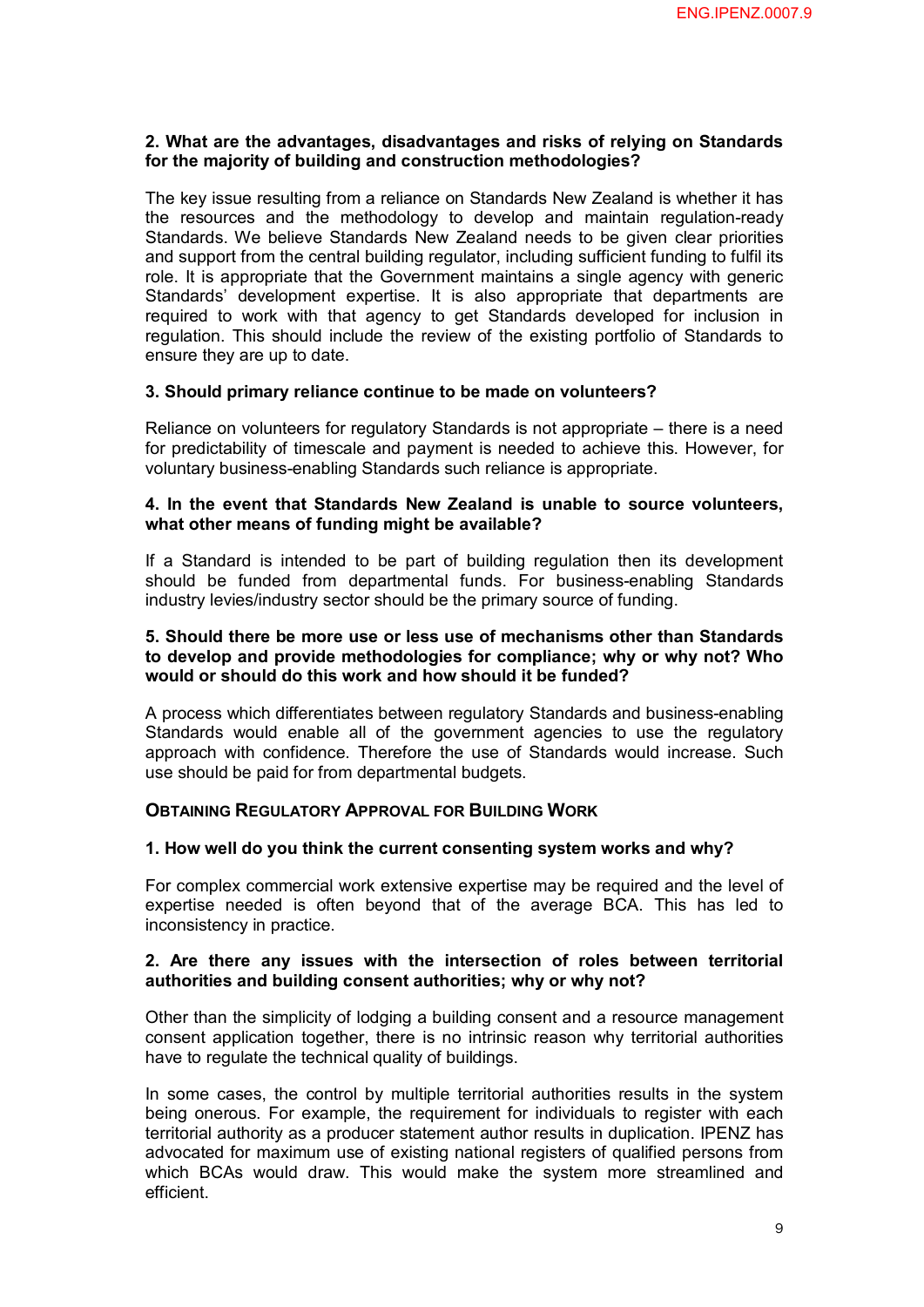## **3. Do you consider the status quo (local control by BCAs), a national model as described above, the status quo (local control by BCAs), a national model as<br>described above, or an alternative option, would provide the most effective<br>and efficient consenting process for complex building work? and efficient consenting process for complex building work?**

We support a move towards a centralised authority, potentially with regional offices. We support a move towards a centralised authority, potentially with regional offices.<br>This is consistent with the substantive consistency of the Building Code between<br>regions. Amalgamation will enable in-bouse knowledge to We support a move towards a centralised authority, potentially with regional offices.<br>This is consistent with the substantive consistency of the Building Code between<br>regions. Amalgamation will enable in-house knowledge to regions. Amalgamation will enable in-house knowledge to build up and increase consistency across the country. This is particularly important for complex commercial work for which BCAs may need more expertise than residential work.

While we prefer amalgamation towards a centralised authority, we note that building control will still require local input as there are a number of site-specific aspects that While we prefer amalgamation towards a centralised authority, we note that building<br>control will still require local input as there are a number of site-specific aspects that<br>must be considered in approving construction. T control will still require local input as there are a number of site-specific aspects that<br>must be considered in approving construction. These include site topography,<br>foundation conditions, wind and snow conditions and th must be considered in approving construction. These include site topography,<br>foundation conditions, wind and snow conditions and the configuration of water,<br>wastewater and stormwater services. To ensure appropriate conside foundation conditions, wind and snow conditions and the configuration of water, wastewater and stormwater services. To ensure appropriate consideration of sitespecific aspects, we recommend local input take place via staff branches of the national BCA.

#### **4. Where do you think the focus should be within the consenting system in terms of risk? Are there any changes needed, taking into account those already introduced in the Building Amendment Act 2012? Why or why not?**

For commercial work, the focus needs to be on risk-based consenting. Such a risk-For commercial work, the focus needs to be on risk-based consenting. Such a risk-<br>based system must include a review of design and construction monitoring and<br>would be managed most ideally through a centralised BCA JPENZ a would be managed most ideally through a centralised BCA. IPENZ and ACENZ are keen to work with the Building and Housing Group to achieve a workable and robust system.

#### **QUALITY ASSURANCE**

#### **1. Comment on the proposed model for regulatory approval by NZCIC – what aspects of this model should or should not be adopted and why?**

As noted in its submission of 9 December 2011 IPENZ supports the NZCIC model in its noted in its submission of 9 December 2011 IPENZ supports the NZCIC model in<br>its entirety. The way occupational regulation interacts with building controls is<br>important Forms of evidence such as workmanship statements important. Forms of evidence such as workmanship statements from builders should its entirety. The way occupational regulation interacts with building controls is<br>important. Forms of evidence such as workmanship statements from builders should<br>be regarded as different to producer statements from engine be regarded as different to producer statements from engineers. Separation of would assist. A key to the NZCIC model is recognition of three occupational groups building work from design work and construction monitoring in the Building Act<br>would assist. A key to the NZCIC model is recognition of three occupational groups<br>- designers/architects, engineers and constructors who need would assist. A key to the NZCIC model is recognition of three occupational groups<br>- designers/architects, engineers and constructors who need to be regulated<br>differently. In each group there will be different levels of co competence normally arising from the acquisition of greater knowledge, and greater differently. In each group there will be different levels of competence with greater competence normally arising from the acquisition of greater knowledge, and greater skill development. However, each regulatory approval d skill development. However, each regulatory approval does not necessarily require group. This is why we strongly advocate for multi-tiered systems for occupational regulation, allowing efficient mapping of the regulatory requirement to the necessary competence level. With robust national systems operating the regulator should be compelled to use these systems rather than create their own occupational regulation system.

# **2. When might producer statements be used and why; what benefits do they**

**provide? What, if any, standard should such statements be required to meet?**<br>Engineering producer statements have a valid role for verification methods and<br>alternative solutions and this role needs formalising. We also no Engineering producer statements have a valid role for verification methods and alternative solutions and this role needs formalising. We also note that BCAs need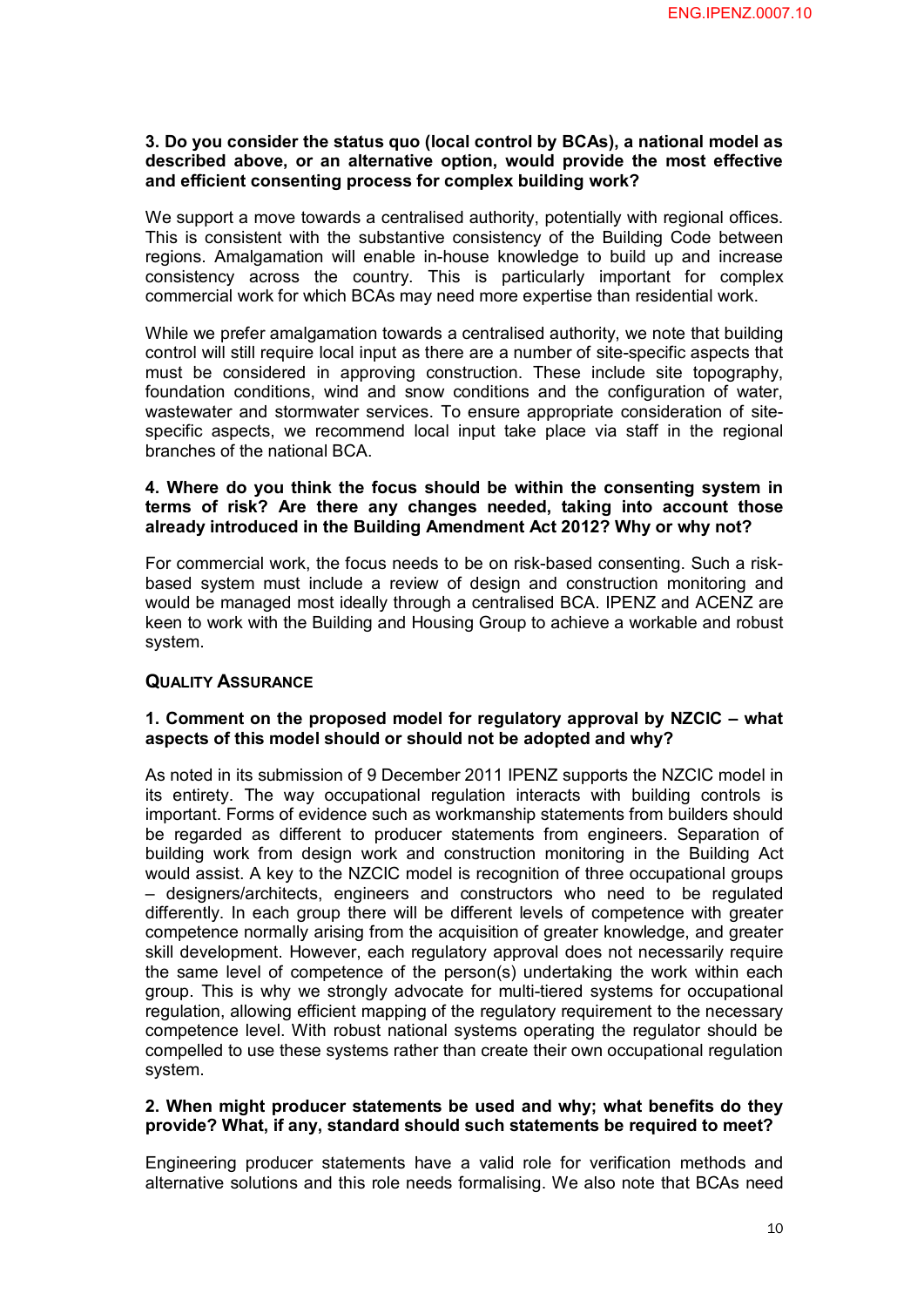to be consistent in the application of producer statements to ensure there is certainty.

eertainty.<br>Producer statements provide a mechanism of satisfying BCAs that the design<br>engineer has applied the competency expected to ensure the design when Producer statements provide a mechanism of satisfying BCAs that the design<br>engineer has applied the competency expected to ensure the design, when<br>constructed will satisfy the Building Code. They are a valid form of eviden Producer statements provide a mechanism of satisfying BCAs that the design<br>engineer has applied the competency expected to ensure the design, when<br>constructed, will satisfy the Building Code. They are a valid form of evide engineer has applied the competency expected to ensure the design, when<br>constructed, will satisfy the Building Code. They are a valid form of evidence and<br>are a professional opinion. This needs to be acknowledged with clea between producer statements from engineers (at whatever competence level), those are a professional opinion. This needs to be acknowledged with clear separation<br>between producer statements from engineers (at whatever competence level), those<br>from architects/designers and those from constructors. Engine between producer statements from engineers (at whatever competence level), those<br>from architects/designers and those from constructors. Engineering producer<br>statements already distinguish between design, design review and monitoring.

#### **3. What standing, if any, should producer statements have?**

Producer statements were part of the regulatory framework between 1991 and 2004. We believe producer statements should be a recognised part of the regulatory Producer statements were part of the regulatory framework between 1991 and 2004. We believe producer statements should be a recognised part of the regulatory framework again, particularly for safety-critical elements. For producer statements might be voluntary.

#### **4. When should a mandatory peer review take place (ie. type of building, complexity level)? Who should the costs of a peer review fall upon?**

The extent and complexity of peer review should be set under a risk-based framework. The greater the uncertainty in the design and therefore the higher level of engineering judgement, the greater the need for peer review. A highly competent BCA can do more of the review in-house than a lesser one, so the requirement for of engineering judgement, the greater the need for peer review. A highly competent<br>BCA can do more of the review in-house than a lesser one, so the requirement for<br>external peer review varies with the competence of the BCA review are inevitably met by the applicant for the building consent.

#### **5. What guidance (and level of guidance) should there be on the use of peer review (for example, a matrix guiding peer review requirements) and who would or should be responsible for developing and providing and enforcing (if reviews are mandatory) this?**

There should be clear guidelines on the role of the peer review, along with clarity as There should be clear guidelines on the role of the peer review, along with clarity as<br>to its scope and requirements. The peer review guidelines previously published by<br>IPENZ are currently being considered. We are anticipa There should be clear guidelines on the role of the peer review, along with clarity as<br>to its scope and requirements. The peer review guidelines previously published by<br>IPENZ are currently being considered. We are anticipa be jointly branded with the Building and Housing Group and will be informed by their IPENZ are currently being considered. We are anticipating the new guidelines will<br>be jointly branded with the Building and Housing Group and will be informed by their<br>risk-based consenting process. Following this, we expec greater clarity on a peer review's scope. The question of fair price is also important risk-based consenting process. Following this, we expect the guidelines to provide<br>greater clarity on a peer review's scope. The question of fair price is also important<br>as the fee must be compatible with the amount of wor reviewer's expertise.

#### **6. Who should conduct peer reviews? Should there be any specific requirements (for example, independence) and why or why not?**

For robustness and demonstrable independence we suggest peer reviewers be selected by the BCA, rather than by the designer. Alternatively, the peer reviewers could be selected by the applicant from a list provided by the BCA.

The scope of peer review should be specified by a nationally agreed risk framework<br>and operate with the principle that the reviewer should be at least as competent as<br>the persons doing the design work. Enforcement of this and operate with the principle that the reviewer should be at least as competent as the persons doing the design work. Enforcement of this requirement could occur<br>through the BCA reporting poor quality reviews to the relevant occupational regulator.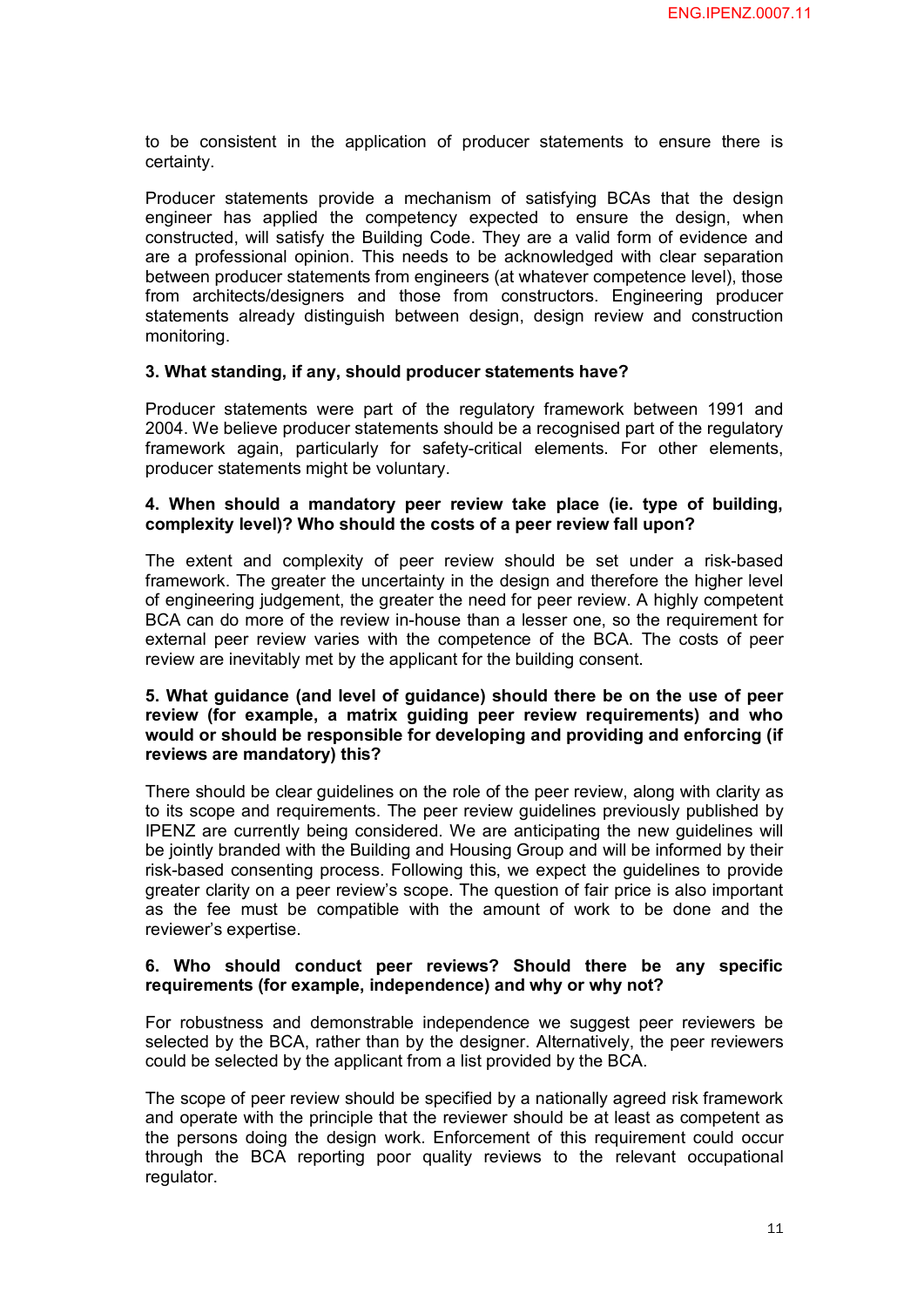We note that building officials receiving peer review reports do not always have the We note that building officials receiving peer review reports do not always have the<br>competence to comprehend the issues set out in the reports and whether the<br>designer's revisions have resolved the concerns of the reviewe competence to comprehend the issues set out in the reports and whether the designer's revisions have resolved the concerns of the reviewer. We believe a centralised BCA would be able to attract and retain the required skills to remedy this situation.

#### **7. Do peer reviews need to be audited and if so by whom?**

7. Do peer reviews need to be audited and if so by whom?<br>We suggest auditing or random audits be considered as part of quality assurance<br>process. An audit may be justified as part of the process in all cases for comple we suggest auditing or random audits be considered as part of quality assurance<br>process. An audit may be justified as part of the process in all cases for complex commercial consenting.

#### **INFORMATION ABOUT BUILDING PERFORMANCE**

**1. Comment on whether there are any gaps, weaknesses or omissions in the i** Comment on whether there are any gaps, weaknesses or omissions in the<br>information available on the performance of buildings in an earthquake such<br>that affected parties can make informed decisions. How might these be **1. Comment on whether there are any gaps, weaknesses or omissions in the information available on the performance of buildings in an earthquake such that affected parties can make informed decisions. How might these be** a **addressed?**

We believe there are significant gaps in the information available on building We believe there are significant gaps in the information available on building<br>performance. The public has a right to know the strength of a building before they<br>enter it particularly if it is earthquake prope. Making info We believe there are significant gaps in the information available on building<br>performance. The public has a right to know the strength of a building before they<br>enter it, particularly if it is earthquake prone. Making inf the public (not just building occupants) to be more informed when making personal enter it, particularly if it is earthquake prone. Making information available enables<br>the public (not just building occupants) to be more informed when making personal<br>decisions (such as whether to enter a building). Neve implementation of compulsory public labelling and/or publicly accessible databases requires investigation to ensure the benefits justify the costs.

#### **2. What benefits might the implementation of a building warrant of fitness, to check for building deterioration, provide? What costs or disadvantages might this lead to?**

We would support the investigation of a broader building warrant of fitness for buildings (either all buildings or just earthquake prone buildings) to check for building deterioration if there is proven public benefit. Such a scheme would enable<br>better understanding of the state of New Zealand's earthquake prone building stock<br>and progress towards reducing the risks buildings pose better understanding of the state of New Zealand's earthquake prone building stock identification of buildings with latent issues arising from undetected errors. and progress towards reducing the risks buildings pose. It would also assist identification of buildings with latent issues arising from undetected errors.<br>Such a scheme should use a nationally prescribed form or format to

schemes were consistent across the country and could be easily understood. BCAs Such a scheme should use a nationally prescribed form or format to ensure the schemes were consistent across the country and could be easily understood. BCAs should hold records of the warrants of fitness or labels so ther repository of this information.

#### **CONCLUSION**

IPENZ and ACENZ are available to provide further comment if required. For more information please contact:

| Dr Andrew Cleland       | or | Dr Nicki Crauford             |
|-------------------------|----|-------------------------------|
| Chief Executive, IPENZ  |    | Deputy Chief Executive, IPENZ |
| Phone 04 474 8935       |    | Phone 04 474 8932             |
| Email $CE@ipenz.org.nz$ |    | Email DepCE@ipenz.org.nz      |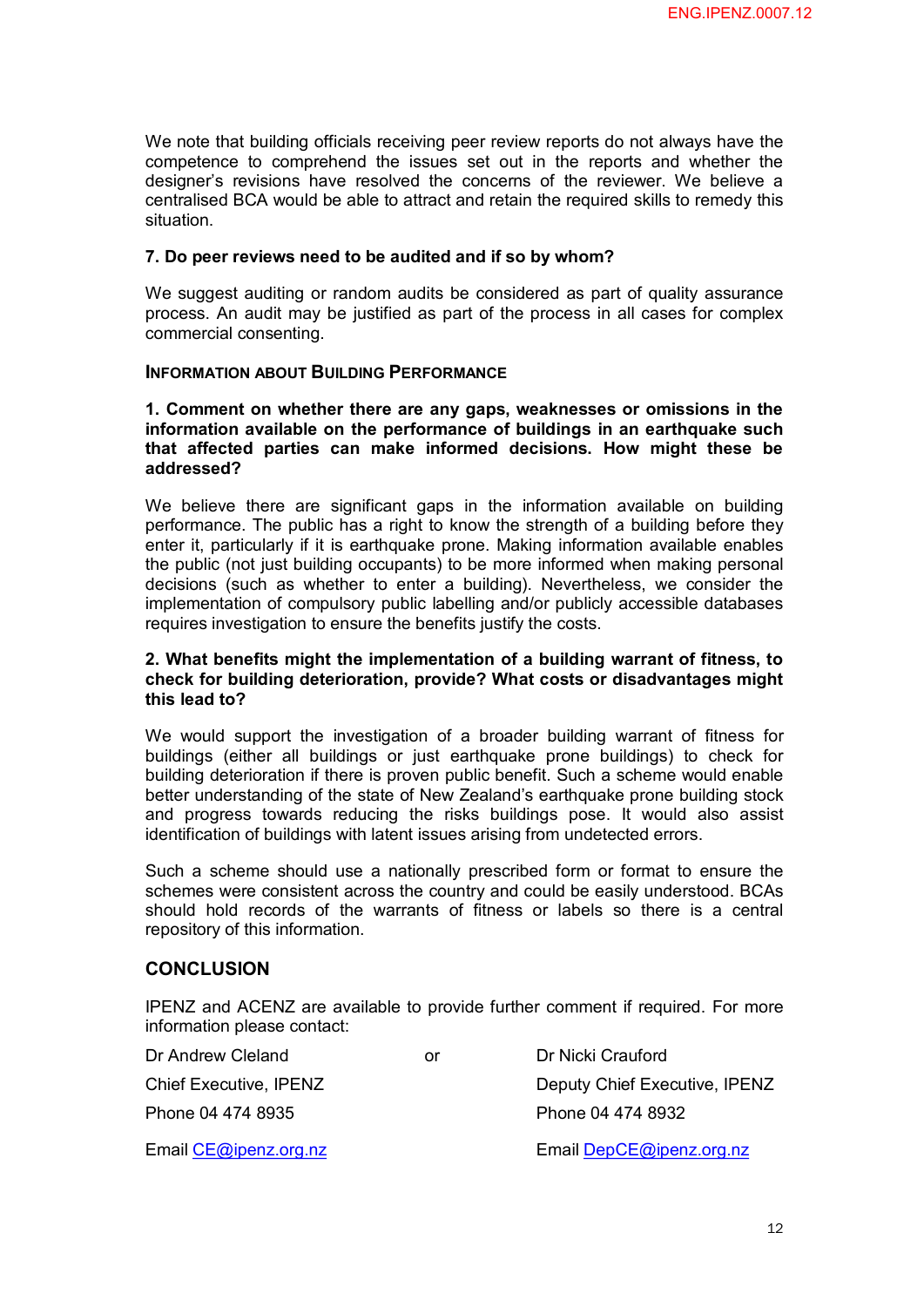### **APPENDIX 1**

# 2012 STANDARDS AND CONFORMANCE INFRASTRUCTURE REVIEW

#### SUBMISSION TO THE MINISTRY OF BUSINESS, INNOVATION AND EMPLOYMENT

\_\_\_\_\_\_\_\_\_\_\_\_\_\_\_\_\_\_\_\_\_\_\_\_\_\_\_\_\_\_\_\_\_\_\_\_\_\_\_\_\_\_\_\_\_\_\_\_\_\_\_\_\_\_\_\_\_\_\_\_\_\_\_\_\_\_\_

#### 31 JULY 2012

#### BACKGROUND

The Institution of Professional Engineers New Zealand (IPENZ) is the lead national professional body representing the engineering profession in New Zealand. It has approximately 13,000 Members, including a cross-section from engineering students, to practising engineers, to senior Members in positions of responsibility in business. IPENZ is non-aligned and seeks to contribute to the community in matters of national interest giving a learned view on important issues, independent of any commercial interest.

#### EXECUTIVE SUMMARY

IPENZ believes a new Standards development model is needed to recognise there are two types of Standards: those that set a minimum mandatory requirement and thereby support regulation and those that are voluntary but developed to be business-enabling. The latter type of Standards can enable market access, and are developed by an industry to assist its business interests. Establishment of this dual model would provide clarity as to who funds Standards.

The current consensus process is suitable for the development of business-enabling Standards. We also support the use of trans-Tasman and international Standards or adaptations of them in New Zealand where the evidence points to their usefulness.

For regulation-driven Standards, the development process needs to be funded by the relevant regulator, draw on the expertise of the government's only Standards agency, use expertise from industry, but also ensure that the requirements of the regulator are met.

We note the importance of systematic review of the existing portfolio of Standards. This is vital to ensure dated Standards are withdrawn and new strategically important Standards are developed in a timely fashion. The process of identifying problems and opportunities with the existing portfolio of Standards should be publicly funded.

#### **SUBMISSION**

In this submission IPENZ has reformulated the questions in the input document to focus on the engineering industries. These questions and responses to them are presented below.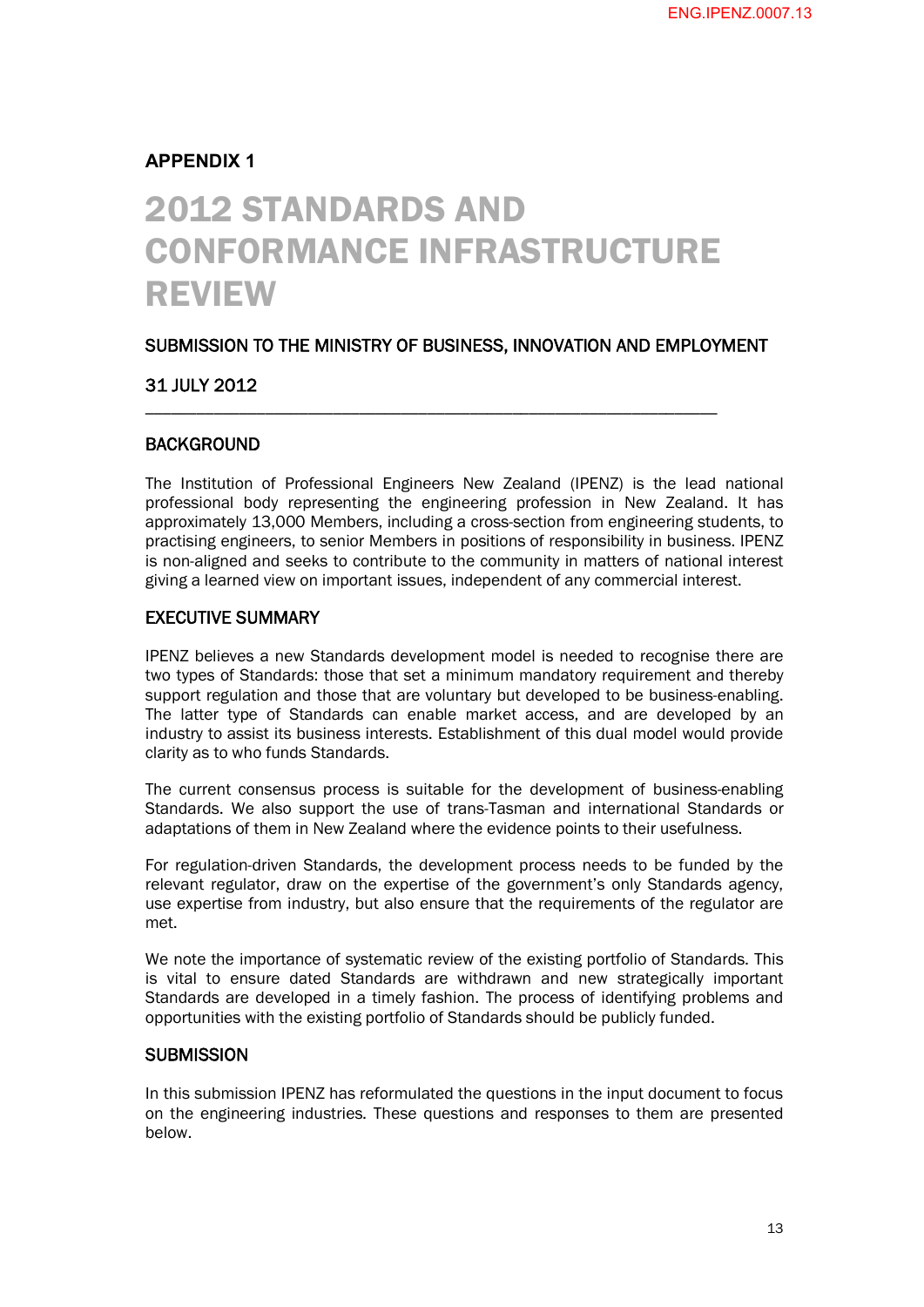#### GENERAL USE OF STANDARDS

#### How are national standards used in the engineering sector?

Standards are fundamental to the practice of engineering. Standards New Zealand was created in the aftermath of the 1931 Napier earthquake and engineering Standards are still the dominant type in existence.

Some Standards are business-enabling and are driven by industry. These Standards give businesses the ability to develop products or gain market access for their products. Examples include:

- Standards for the dimensions of products such as screw threads which result in mechanical parts being interchangeable.
- · Standards for the voltage and frequency of electric power supplies which enables manufacturers and buyers of electrical appliances to know the appliances will work wherever they are plugged in.
- Standards for the frequencies and polarisations of radio and television transmissions which make it possible for listeners and viewers to tune into a programme of their choice and know that it will be free from interference.

Other Standards are regulation-driven, with an example being the Standards for calculation of wind, snow, and earthquake loads on buildings. There is further standardising of the way the loads interact with the timber, steel, or concrete parts of structures. These Standards contribute to demonstrating compliance with the building code.

IPENZ regards knowledge of the Standards applicable to an engineer's area of practice to be an essential element of professional competence. Engineering practice is largely driven by codified knowledge. Codified knowledge typically starts in loose form and moves up a hierarchy from guidance note to code of practice and sometimes to a Standard. Because formal Standards take some time to develop and have reasonable longevity, they are most applicable in areas in which innovation is not rapid or disruptive, and in regulatory systems that are highly prescribed.

While national Standards are vital, international standards are also important. International standards fulfil a number of roles – they open up international markets for New Zealand manufacturers and can protect New Zealand consumers (both household and industrial) from poor quality overseas goods.

IPENZ believes overseas experience should be heeded. Many overseas standards, notably those from Australia, the professional engineering bodies in America, Europe, and standards from the International Standards Organisation (ISO) can also be regarded as appropriate for application in New Zealand where the professional community of engineers in the field collectively regard them as representing good practice for New Zealand to follow. However, not all will necessarily become New Zealand Standards.

#### NATIONAL STANDARDS

#### What does IPENZ find most valuable about the national standards development process?

IPENZ believes that in general the development process works adequately for business enabling Standards. The process enables new knowledge to be included in a revised Standard which is beneficial.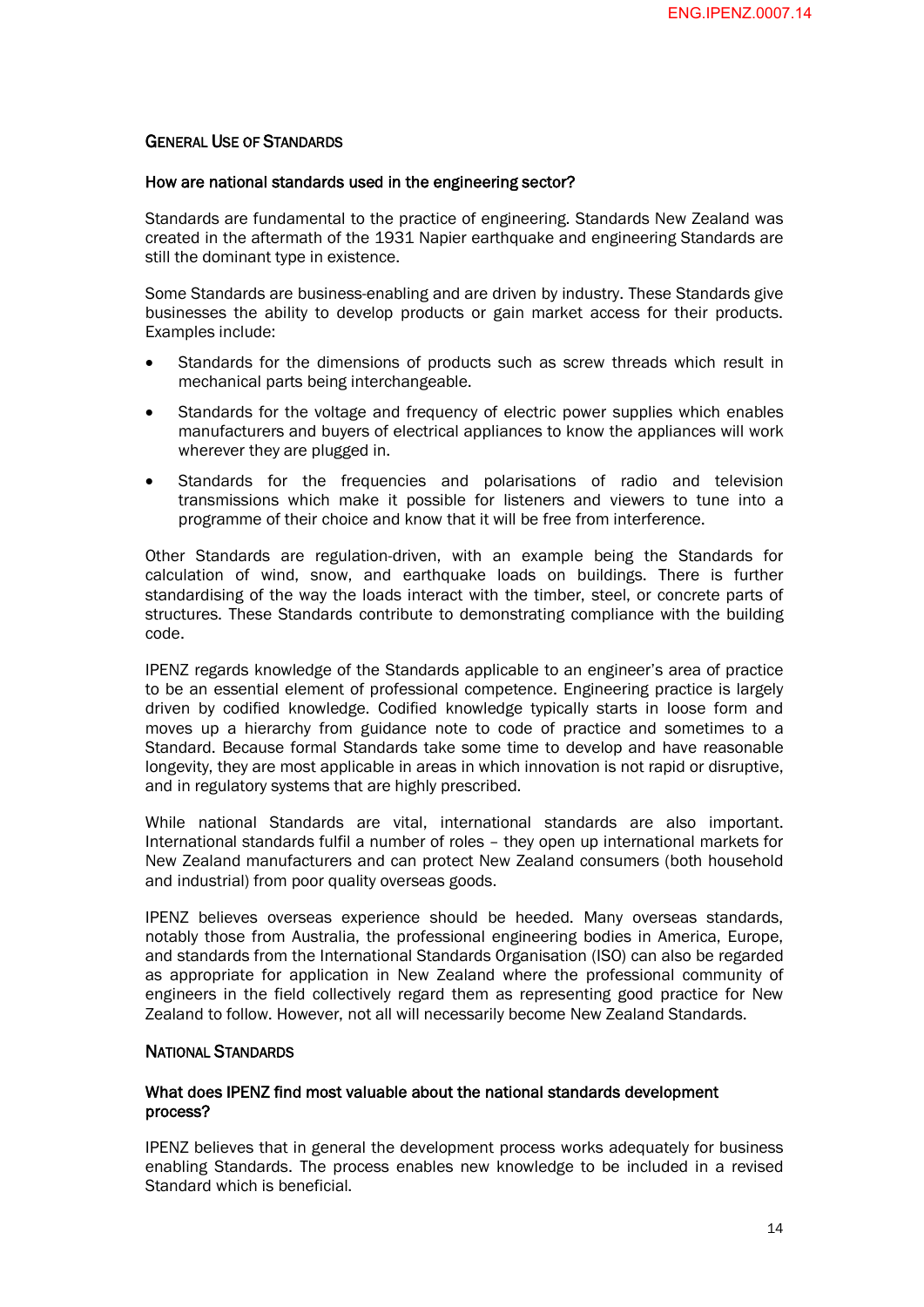This development process is valuable for engineers as it allows individuals with appropriate knowledge and experience to contribute to it directly.

IPENZ is currently represented on 14 committees working on particular Standards, and on 23 other committees overseeing of a group of Standards. IPENZ Members contribute greatly to the development of Standards, often doing some of this work in their own time, and some in company time with their employers' agreement. IPENZ reimburses travel and occasionally accommodation expenses incurred by its nominees on standards committees but does not pay fees or otherwise reimburse its nominees for the time spent on Standards work.

What works less well is the process of developing regulatory-driven Standards. This is discussed in further detail later in this submission.

#### USE OF INTERNATIONAL STANDARDS

#### To what extent do IPENZ Members use international and/or trans-Tasman standards, and to what extent are specific New Zealand standards needed?

As stated previously, international standards are important and both international and trans-Tasman standards are widely used in New Zealand. Application of international standards in New Zealand presents a number of advantages:

- The use of international standards can open up markets for New Zealand manufacturers if the standards are recognised in the market countries.
- · International standards can protect consumers (both household and industrial) when they purchase goods from overseas.
- Use of international standards can increase efficiency as New Zealand does not need to reinvent the wheel creating Standards.

Given these advantages, IPENZ generally supports the principle of developing Standards (particularly those that are business-enabling) by first attempting to use an international standard.

IPENZ believes it is essential for industry to be involved in situations where international standards are amended to customise them to New Zealand's conditions. This is important to ensure the Standards are well understood and practical to implement, thereby ensuring compliance.

It is also important for New Zealand to be involved in international standard development. This involvement helps reduce the amount of customising of international standards needed.

While the use of international standards is supported, New Zealand has some unique characteristics (natural, cultural and legislative) which must be recognised. For example, because New Zealand's earthquake hazard is more severe than Australia's, each country uses specific parts of the AS/NZS 1170 set. Thus, international standards are not sufficient on their own and the need for some specific New Zealand Standards remains.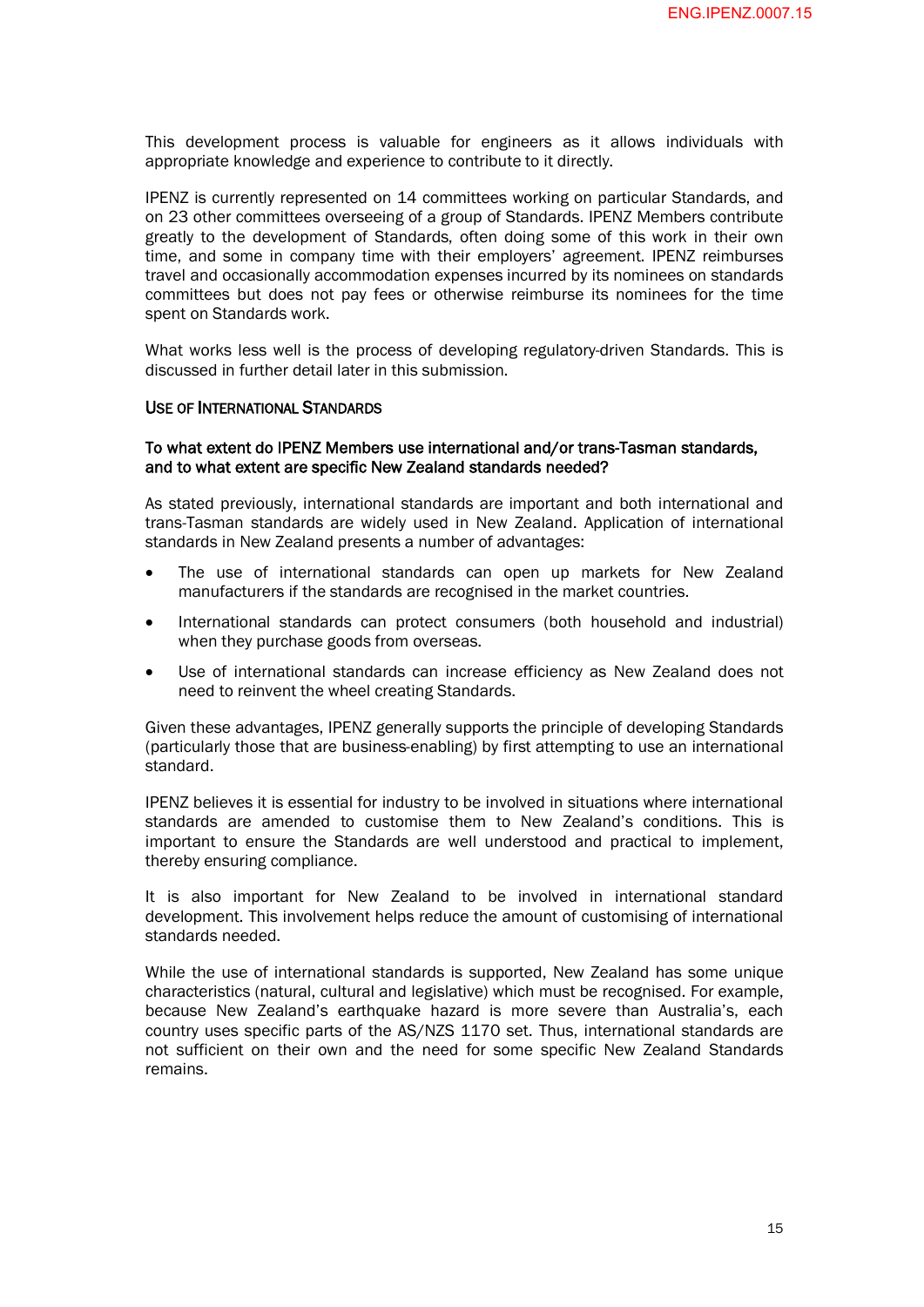#### SPECIFIC NEW ZEALAND STANDARDS

#### What issues (if any) do IPENZ Members face in using national standards or the standards development process?

The largest issue associated with the use of Standards occurs when a slight variation of a New Zealand Standard is developed by a regulator and inserted into regulation. This creates confusion, and lowers the likelihood of correct application of the approved regulated Standard. We do not consider it appropriate for a regulator to create a slightly modified variant to a Standard. Rather, the development process should be changed.

The development process for regulation-driven Standards should be publicly funded, and organised so the expertise of industry experts is considered alongside the policy and regulatory basis for the Standard. This will ensure the Standard is practical for the industry to implement, as well as meeting the needs of the regulator. The central Standards organisation needs to develop a methodology for developing regulation-driven Standards, and government regulators need to be required to use this process. A single point of Standards development expertise mandated by government would be efficient.

The dual approach we suggest would see business-enabling Standards largely funded by those who would gain from the Standard with government funds meeting the costs of regulation-driven Standards.

There is also an issue in regard to dating of Standards and setting the programme for development of new Standards under a fully user pays model. Without public funding to undertake systematic review of the existing portfolio, Standards that are dated may not be withdrawn, and if user communities are not able to provide funding then new strategically important Standards may not be developed. The system needs to address both review and fore-sighting through public funding. That is not to say the public purse will fund the development process, but it will fund the strategic work recognising both problems and opportunities.

IPENZ is aware of some practical issues within the development process. Some Standards are too intricate and with the need to achieve consensus this can mean that alternatives are inserted in a Standard, thereby resulting in inconsistency, ambiguity, and misinterpretation.

Committee makeup is also important. A balanced committee must be sought and there must be strong protocols in place to ensure resolution of issues (such as those that arise when a committee is dominated by an organisation, where there are strongly polarised views or where business interests get in the way). It is also important that processes are in place to enable timely creation of new Standards and timely incorporation of new inventions into Standards.

#### **CONCLUSION**

IPENZ is available to provide further comment if required. For more information please contact:

Nicki Crauford Deputy Chief Executive IPENZ Engineers New Zealand 04 474 8932 [DepCE@ipenz.org.nz](mailto:DepCE@ipenz.org.nz)